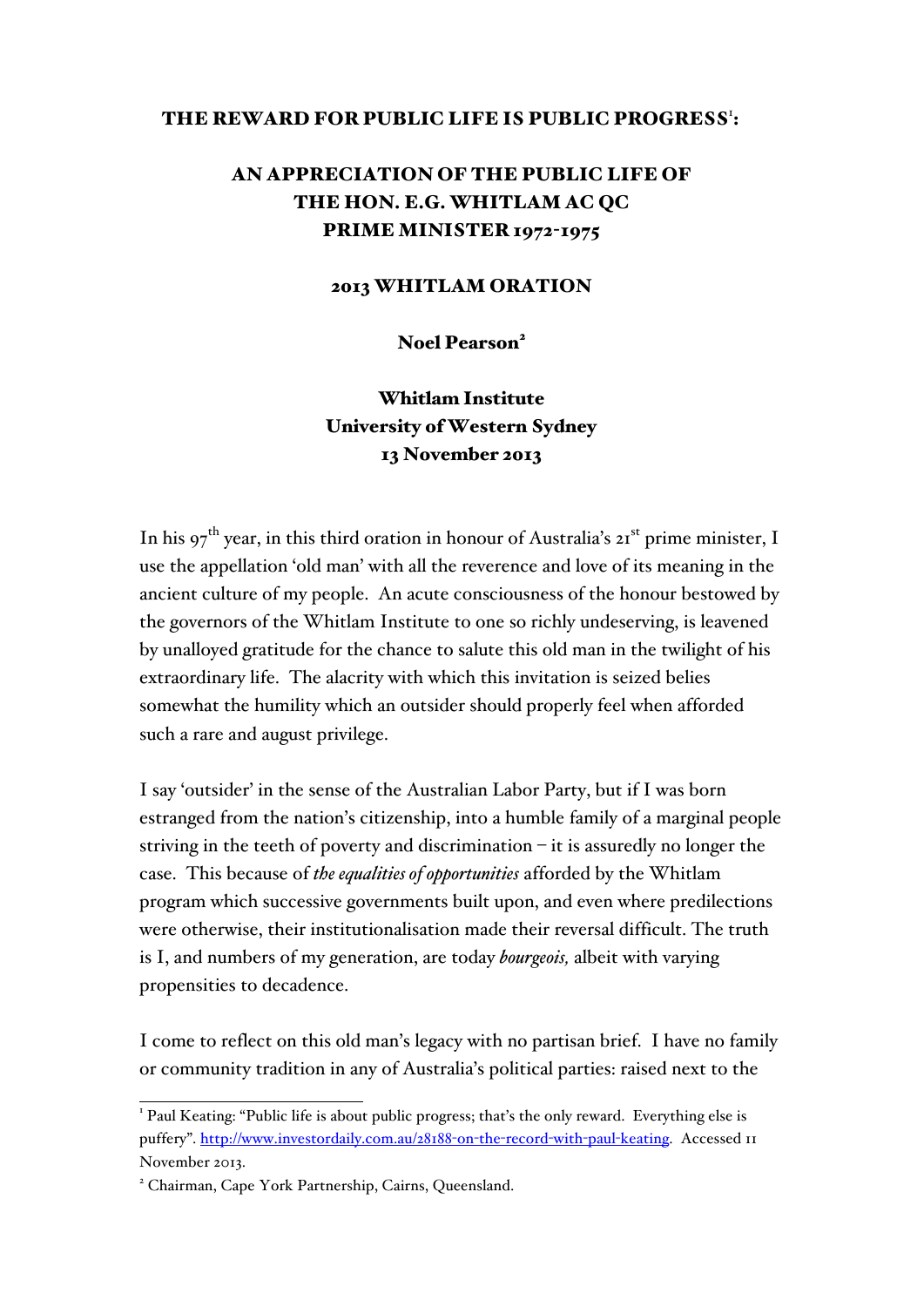woodheap of the nation's democracy, my family never developed a passion or allegiance for any party. In my own political philosophy the opportunity redistribution principles of the social democrats naturally resonated with me, the social conservatism and traditionalism of the conservatives was consonant with my mission and cultural upbringing, and I came to understand the power of the liberal principles of personal agency and self-interest as animators of individual and social progress. 3

My reflection amounts to an immense gratitude for the public service of the Honourable Edward Gough Whitlam AC, QC, Prime Minister of Australia, 5 December 1972 to 11 November 1975. Let me commence with a personal perspective of indigenous policy under the Whitlam government.

# 1 Whitlam and Indigenous progress

I was born in Cooktown two years before the referendum that gave my people citizenship, raised in the Lutheran mission of Hope Vale. In 1996 I took this old man on a tour there and he recalled his wartime service with the RAAF in Cooktown. We spoke about the history of the mission and my youth under the government of his nemesis: Queensland Premier Joh Bjelke-Petersen.

My home was an Aboriginal Reserve under a succession of Queensland laws commencing in 1897. These laws were notoriously discriminatory and the bureaucratic apparatus controlling the reserves maintained vigil over the smallest details concerning its charges. Superintendents held vast powers and a cold and capricious bureaucracy presided over this system for most of the twentieth century.4

In June 1975 the Whitlam government enacted the *Aboriginal and Torres Strait Islanders (Queensland Discriminatory Laws) Act 1975 (Cth)*.

The law put to purpose the power conferred upon the Commonwealth Parliament by the 1967 referendum: finally outlawing the discrimination my

<sup>&</sup>lt;sup>3</sup> I outlined my own philosophical search for the 'radical centre' between conservatism, liberalism and socialism in my 2010 John Button Oration.

<sup>4</sup> For an account of the history of Queensland's Aboriginal Reserves see Rosalind Kidd, *The Way We Civilise,* UQP, 1997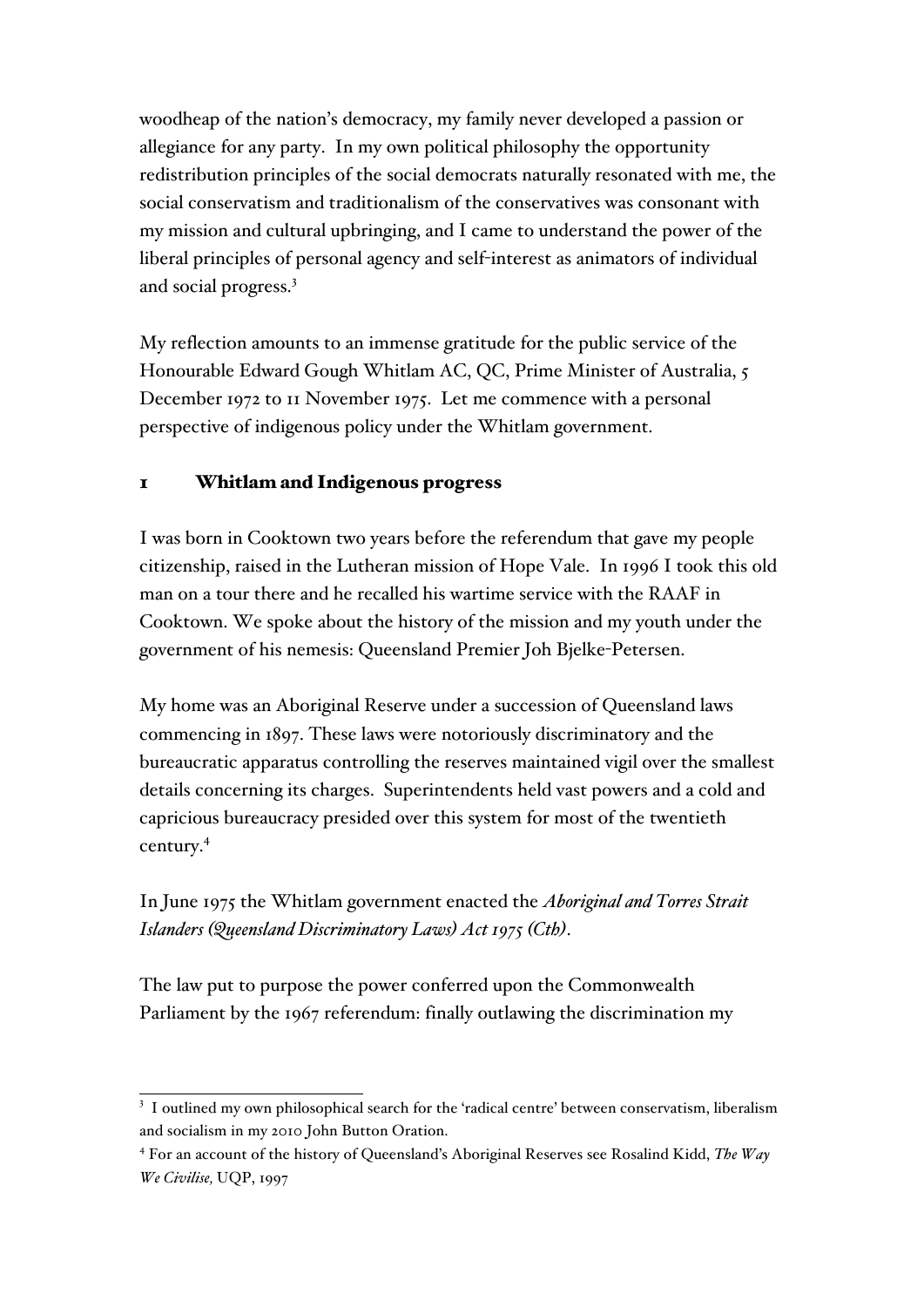father and his father lived under since my grandfather was removed to the mission as a boy, and to which I was subject the first 10 years of my youth.

Whereas my forebears – as had generations of men and women from across Queensland's reserves – worked as drovers and stock-workers, agricultural labourers and domestic help, and whatever unequal wages they received were managed by the Department of Native Affairs: the 1975 law now deprived the Queensland Government of the power to manage the property of Aboriginal Reserve residents without consent. Amongst the files of a great grandmother from Chillagoe in the hinterland of north Queensland, whose wages were managed by the local police protector – protectors were notorious for stealing from the wages they managed – we found a file-note from a protector informing his successor to be careful dealing with her money, because though she was bushborn, she knew how to count!

A late mentor and friend told me when he returned as a young man from his first job outside the mission in the 1960s, he bought his first motorcar with his savings and drove proudly back home to visit his family. No one owned cars in the mission in that time. The next day the superintendent ordered him to immediately remove his car from the reserve as he had no permission to possess a vehicle. I asked what he did. His precise words were that he obeyed "without bend or bow". There was no questioning in those days.

Powers regulating residency on reserves without a permit; the power of reserve managers to enter private premises without the consent of the householder; legal representation and appeal from court decisions; the power of reserve managers to arbitrarily direct people to work; and the terms and conditions of employment – were now required to treat Aboriginal Queenslanders on the same footing as other Queenslanders, and indeed other Australians.

At the level of legal policy at least, we were at last free from those discriminations that humiliated and degraded our people. Whilst discrimination would continue in practice and the last vestiges of the old institutional controls of Queensland's reserve administration lasted into the next decade (I was a young elected councilor when we severed the Lutheran Church's role in the secular administration of our community in 1989) the Whitlam legislation meant freedom.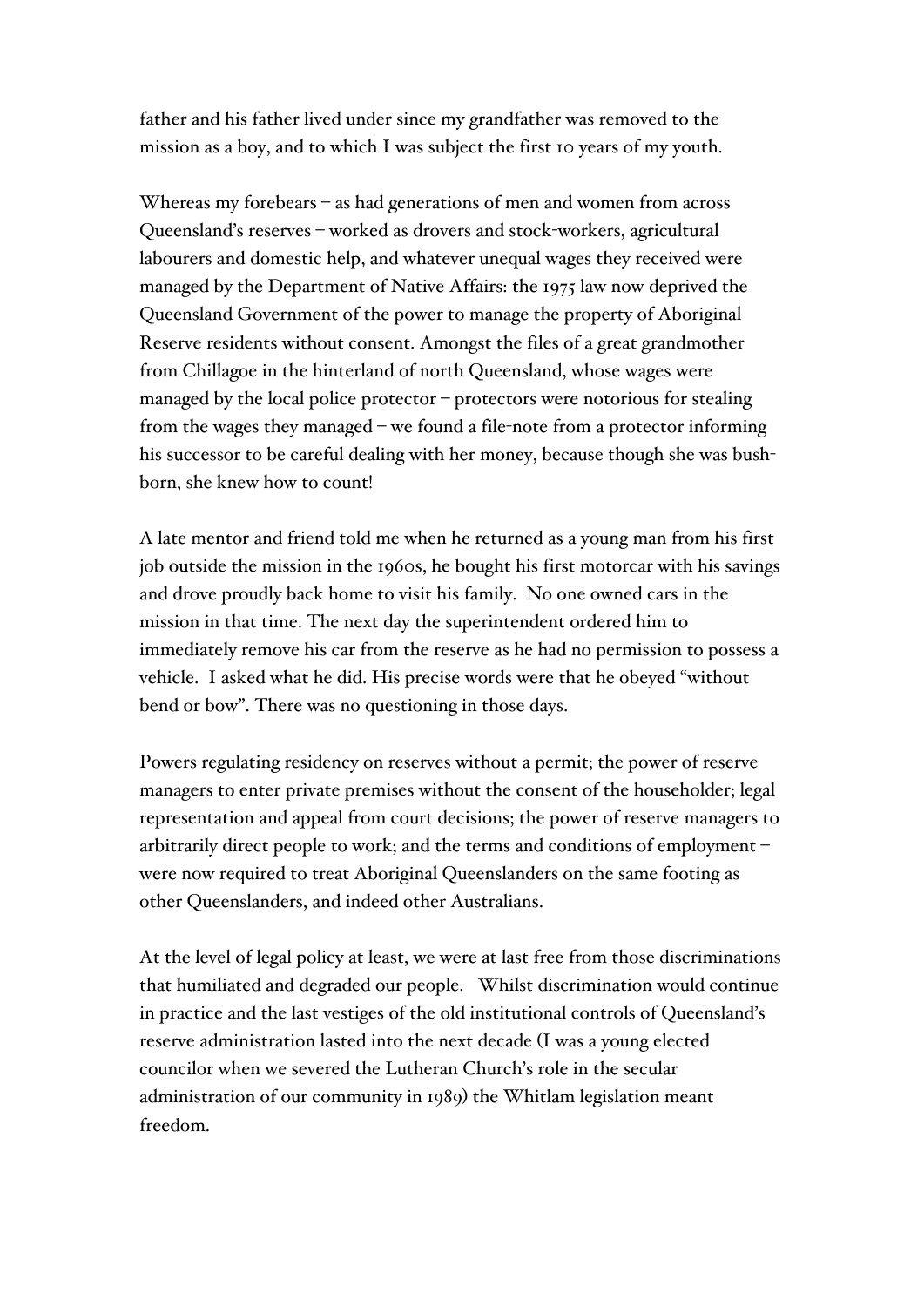The companion to the Queensland discriminatory laws enactment, which would form the architecture of indigenous human rights akin to the *Civil Rights Act 1965* in the United States, was the *Racial Discrimination Act 1975,* enacted that same month.

It was in Queensland, under Bjelke-Petersen, that the importance of the *Racial Discrimination Act* became clear. In 1976 a Wik man from the Wynchanam clan of Aurukun on western Cape York Peninsula, John Koowarta, was supported by the Aboriginal Land Fund Commission to purchase the Archer Bend Pastoral Lease from its white owner. Bjelke-Petersen directed the lands minister to refuse the transfer, citing a policy of the Queensland Government preventing the sale of Crown leaseholds to Aboriginal groups. Koowarta complained to the Human Rights and Equal Opportunity Commission that the Queensland Government's action was unlawful under the *Racial Discrimination Act.* The complaint was upheld. However the Queensland Government challenged the constitutional validity of the *Racial Discrimination Act* before the High Court.

The High Court's decision in *Koowarta v Bjelke-Petersen<sup>5</sup>* came down in 1982, and by a 4-3 majority the *Racial Discrimination Act* was upheld as a valid exercise of the external affairs power of the Commonwealth. However for John Koowarta and his people the victory was hollow because in an act of spite Bjelke-Petersen converted the pastoral lease into the Archer Bend National Park. The irony of one of Queensland's all-time champion ball and chain land-clearers using an environmental tenure to deny traditional land rights, spoke volumes.

Like every law student I read this landmark case at Sydney University, returning north to work with my elders at the Cape York Land Council. One was old man John Koowarta. In 1991 I campaigned with him for the new state Labor government of Wayne Goss to enact land rights legislation to give justice to Koowarta's people. The Goss scheme which enabled land claims over national parks<sup>6</sup> failed to do justice.

Old man Koowarta died a broken man. The winner of a landmark High Court precedent, but the victim of an appalling discrimination.

 <sup>5</sup> (1982) <sup>153</sup> CLR <sup>168</sup>

<sup>6</sup> *Aboriginal Land Act 1991* (Qld)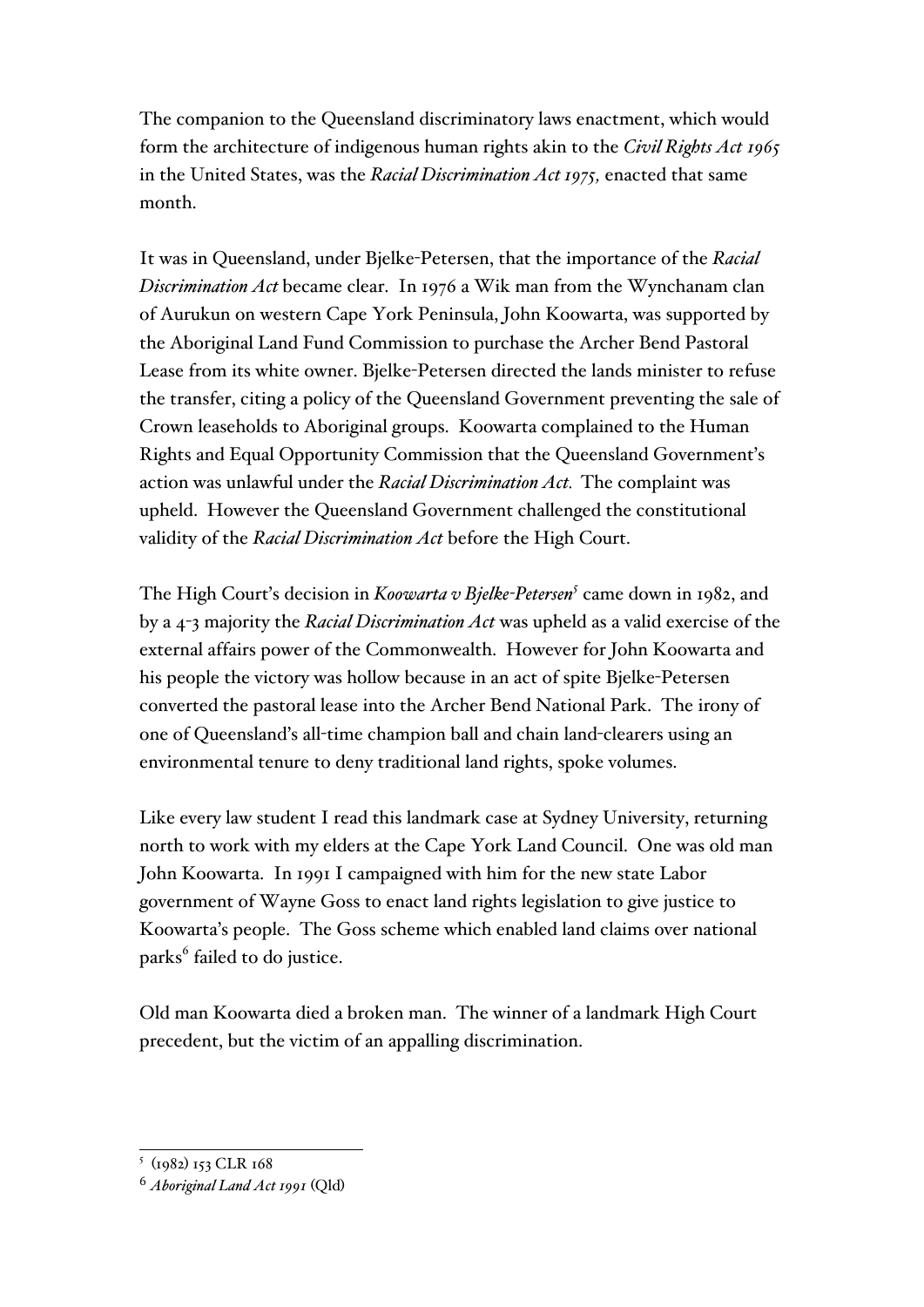In 2010 Premier Anna Bligh made provision for 75,000 hectares, a portion of the National Park created by Bjelke-Petersen, to be returned under Aboriginal Freehold title. A measure of justice was finally restored to Koowarta's people.

The crucial importance of the *Racial Discrimination Act* to land rights would again become apparent, again in Queensland and again involving Joh Bjelke-Petersen. In 1982 a group of Murray Islanders, led by an expatriate activist-comegroundsman working at James Cook University in Townsville named Eddie Mabo, commenced proceedings in the High Court claiming title under the common law to their traditional homelands in the Torres Strait. In 1985 Bjelke-Petersen's government sought to kill the Murray Islanders' case by enacting an extraordinary law called the *Queensland Coast Islands Declaratory Act.* Extraordinary because it said that if native title existed in the islands of the Torres Strait as claimed by Mabo, then this Act effected a retrospective extinguishment of any such title.

If the Queensland Act was effective, the Mabo case would have died there and then. The Murray Islanders sought a declaration from the High Court that the Queensland law was unlawful under the *Racial Discrimination Act*. In December 1988 the High Court ruled 4-3 the Queensland law was invalid because it denied the Torres Strait Islanders their human right to own and inherit property, in a racially discriminatory way. This case was called *Mabo No. 1*<sup>7</sup> .

Consider it: Bjelke-Petersen's position was that Mabo's people should not enjoy the same human right enjoyed by other Queenslanders: the right to own and inherit property. He was happy for mainstream Queenslanders to own and inherit property, in fact one would think he would have defended their rights to the hilt. But he wanted to deny these same rights to Torres Strait Islanders.

There was no political or media uproar against Bjelke-Petersen's law. There was no public condemnation of the state's manoeuvre. There was no redress anywhere in the democratic forums or procedures of the state or the nation.

If there were no *Racial Discrimination Act,* that would have been the end of it. Land rights would have been dead. There would never have been *Mabo No.2*<sup>8</sup> in 1992. There would have been no *Native Title Act 1993 (Cth).* There may never have been native title, especially if other states around Australia followed Bjelke-

 <sup>7</sup> *Mabo v Queensland (No.1)* (1988) <sup>166</sup> CLR <sup>186</sup>

<sup>8</sup> *Mabo v Queensland (No.2)* (1992) 175 CLR 1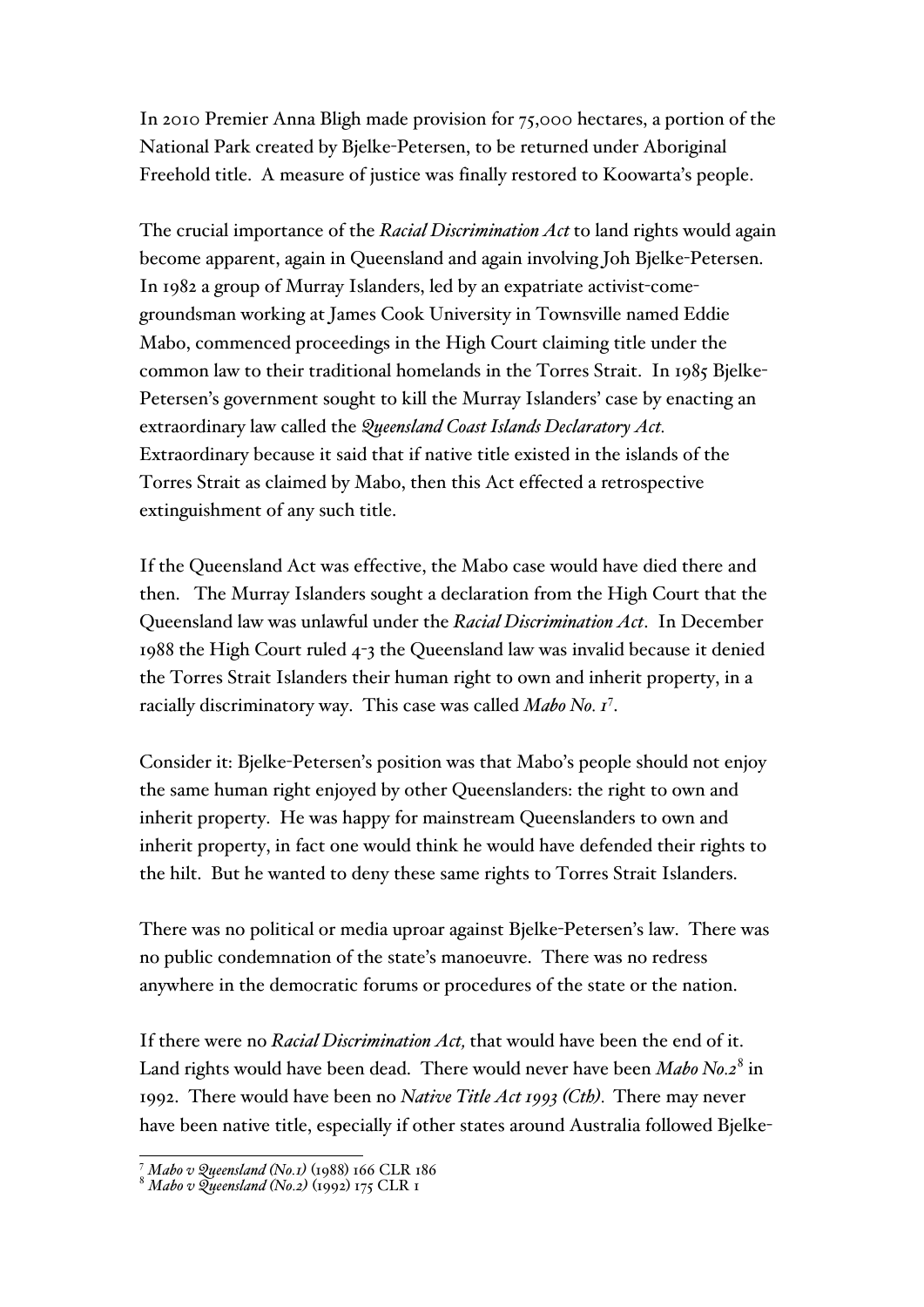Petersen's lead in enacting the *Coast Islands Declaratory Act.* This is certainly what Premier Richard Court's government did when they passed the *Land (Titles and Traditional Usages) Act 1993 (WA).* This law aimed to extinguish native title throughout the entire of Western Australia and replace it with certain entitlements set out in this state Act. In *The Native Title Act Case9* the High Court ruled the *Land Titles and Traditional Usages Act* invalid and native title survived in Western Australia.

I traverse the history of land rights laws to show that without this old man the land and human rights of our people would never have seen the light of day. The importance of *Mabo* to the history of Australia would have been lost without the Whitlam program.

# 2 What did this Roman ever do for us anyway?

This brief survey of land rights in Queensland does not include the more wellknown achievements of the Whitlam government: the repossession of the Gurindji of Wave Hill when the prime minister said:

"Vincent Lingiari, I solemnly hand to you these deeds as proof, in Australian law, that these lands belong to the Gurindji people, and I put into your hands this piece of earth itself as a sign that we restore them to you and your children forever."

Neither does it anticipate the consequences of the Woodward Royal Commission established to inquire into the recognition of traditional land rights in the Northern Territory. It was this old man's initiative that led to the Fraser Government enacting the *Aboriginal Land Rights (Northern Territory) Act 1976 (Cth),* legislation that would see more than half of the territory returned to its traditional owners.

Of course recalling the Whitlam government's legacy has been for 38 years since the dismissal, a fraught and partisan business. Assessments of those three highly charged years and their aftermath, by protagonists and later commentators alike, divide between the nostalgia and fierce pride of the faithful, and the considerable opinion that the political and economic management record of the Whitlam years represented the nadir of national government in Australia.

 <sup>9</sup> *Western Australia v The Commonwealth* (1995) <sup>128</sup> ALR <sup>1</sup>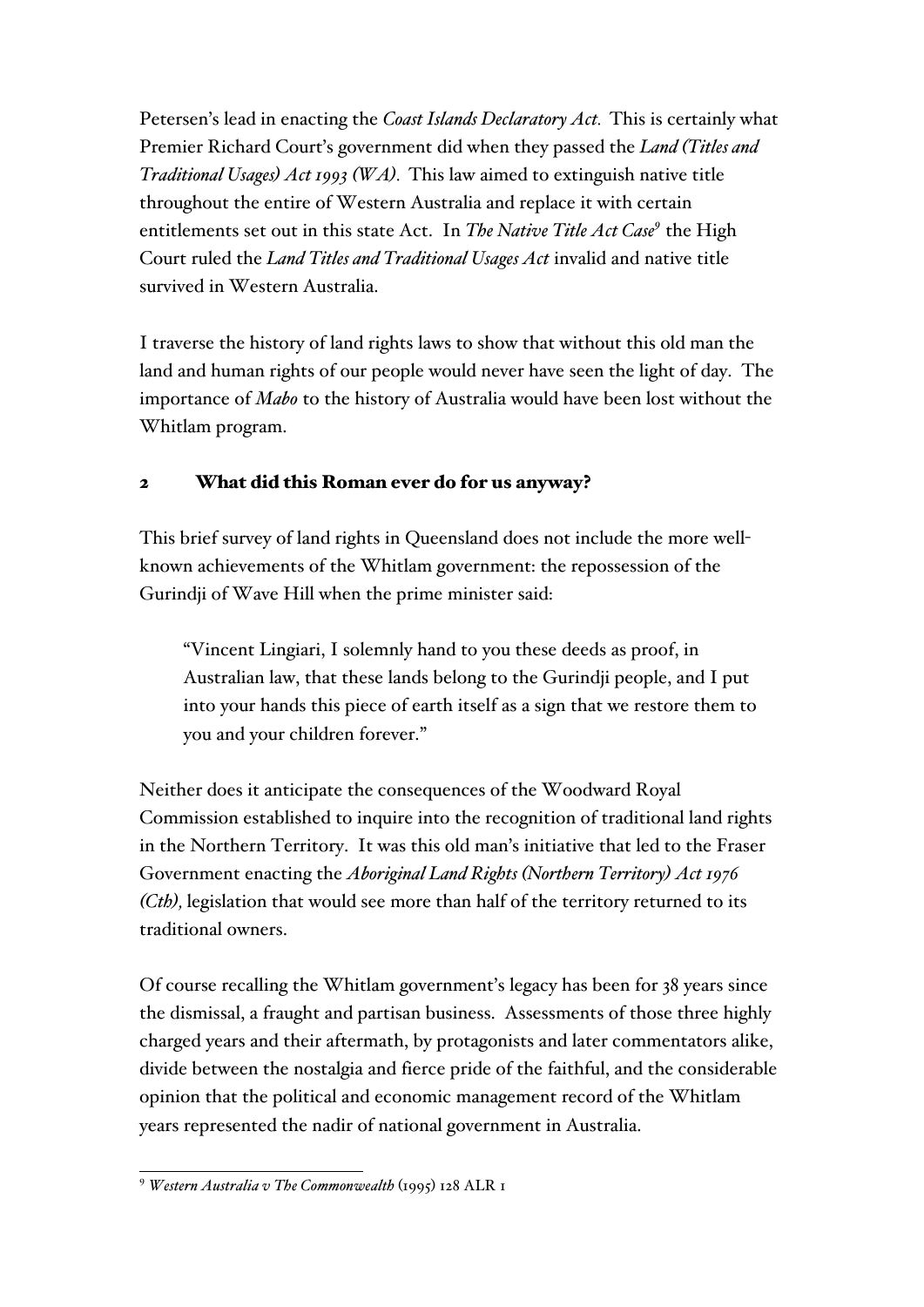Lindsay Tanner observed in a 2011 commentary*:*

The [Whitlam] government's record has been clouded by the intense demonisation that followed in the wake of its dismissal. Conscious of the enormity of the constitutional atrocity they had engineered, conservatives went to extraordinary lengths to sully the Whitlam government's legacy, as if to justify their misuse of the Senate and the dismissal with a plea of selfdefence.10

Let me venture a perspective.

The Whitlam government is the textbook case of reform trumping management. There are four permutations of government: government that fails reform and merely manages, government that balances reform and management, government that reforms and fails management, and government that fails in both. Whitlam's was a reform government for whom political and economic management was secondary. In less than three years an astonishing reform agenda leapt off the policy platform and into legislation and the machinery and programs of government. The country would change forever. The modern, cosmopolitan Australia finally emerged like a Technicolor butterfly from its long-dormant chrysalis.

Thirty-eight years later we are like John Cleese, Eric Idle and Michael Palin's Jewish insurgents ranting against the despotic rule of Rome, defiantly demanding "and what did the Romans ever do for us anyway?"

"Apart from Medibank?" "and the *Trade Practices Act 1974*?" "cutting tariff protections?" "and no-fault divorce and the *Family Law Act 1975?"* "the Australia Council?" "the Federal Court?" "the Order of Australia?" "federal legal aid?" "the *Racial Discrimination Act 1975*?" "needs-based schools funding?"

 

<sup>10</sup> Lindsay Tanner, *The Monthly,* June 2011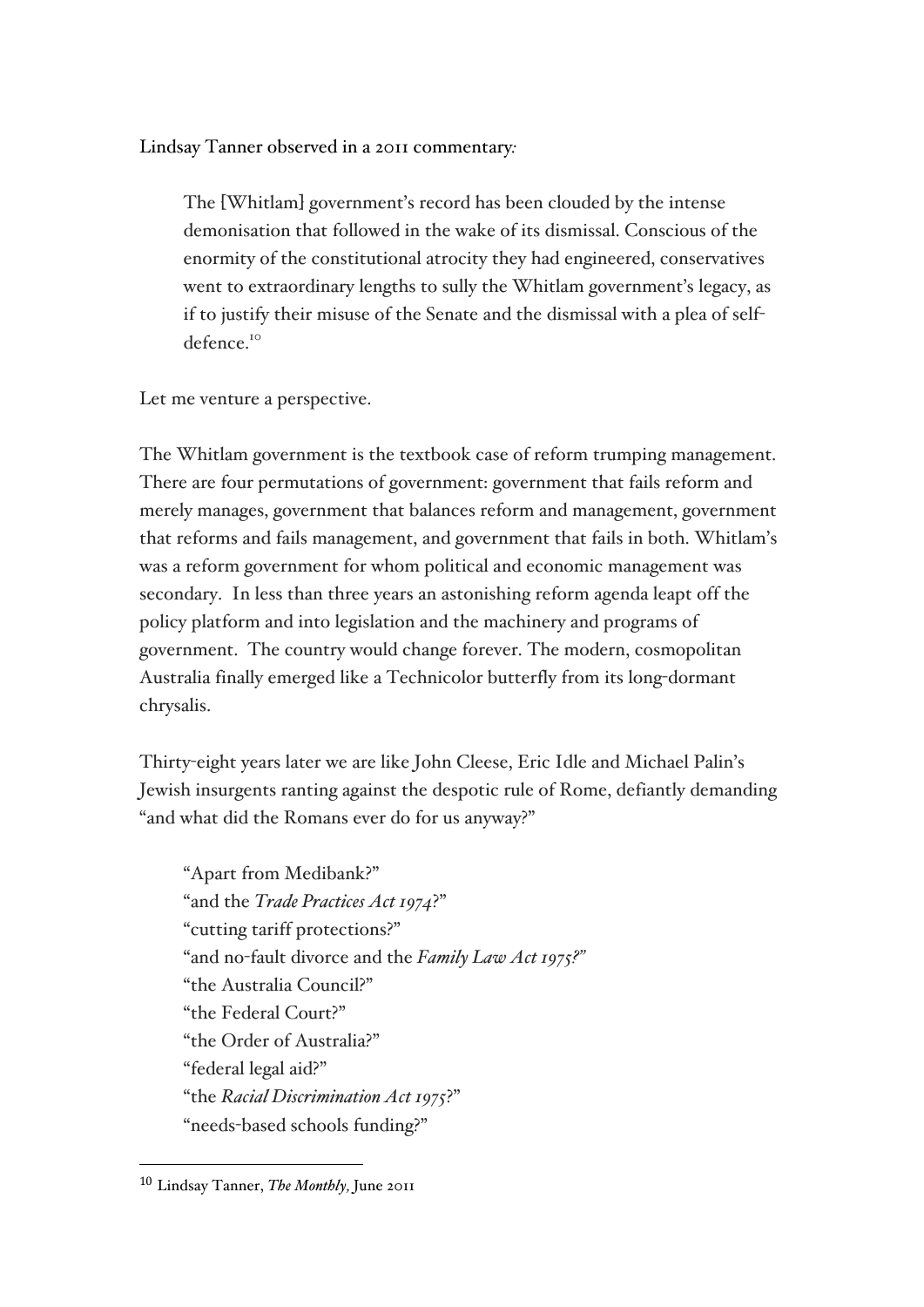"the recognition of China?" "the Law Reform Commission?" "the abolition of conscription?" "student financial assistance?" "FM radio and the Heritage Commission?" "non-discriminatory immigration rules?" "community health clinics?" "Aboriginal land rights?" "paid maternity leave for public servants?" "lowering the minimum voting age to 18 years?" "fair electoral boundaries and Senate representation for the Territories?"

"Apart from all of this, what did this Roman ever do for us?"

And the prime minister with that classical Roman mien, one who would have been as naturally garbed in a toga as a safari suit, stands imperiously with twinkling eyes and that slight self-mocking smile playing around his mouth – in turn infuriating his enemies and delighting his followers.

There is no need for nostalgia and yearning for what might have been. The achievements of this old man are present in the institutions we today take for granted, and played no small part in the progress of modern Australia.

There is no need to regret three years was too short. Was any more time needed? The breadth and depth of the reforms secured in that short and tumultuous period were unprecedented and will likely never again be repeated. The Devil might care attitude to management as opposed to reform imperatives is unlikely to be seen again by future governments whose priorities are to retain power rather than reform. We saw this with that succession of provincial Labor governments these past twenty years.

# 3 Promoting equality

Let me look to the future. The Whitlam program as laid out in the 1972 election platform, consisted three objectives:

- to promote equality;
- to involve the people of Australia in the decision-making processes of our land; and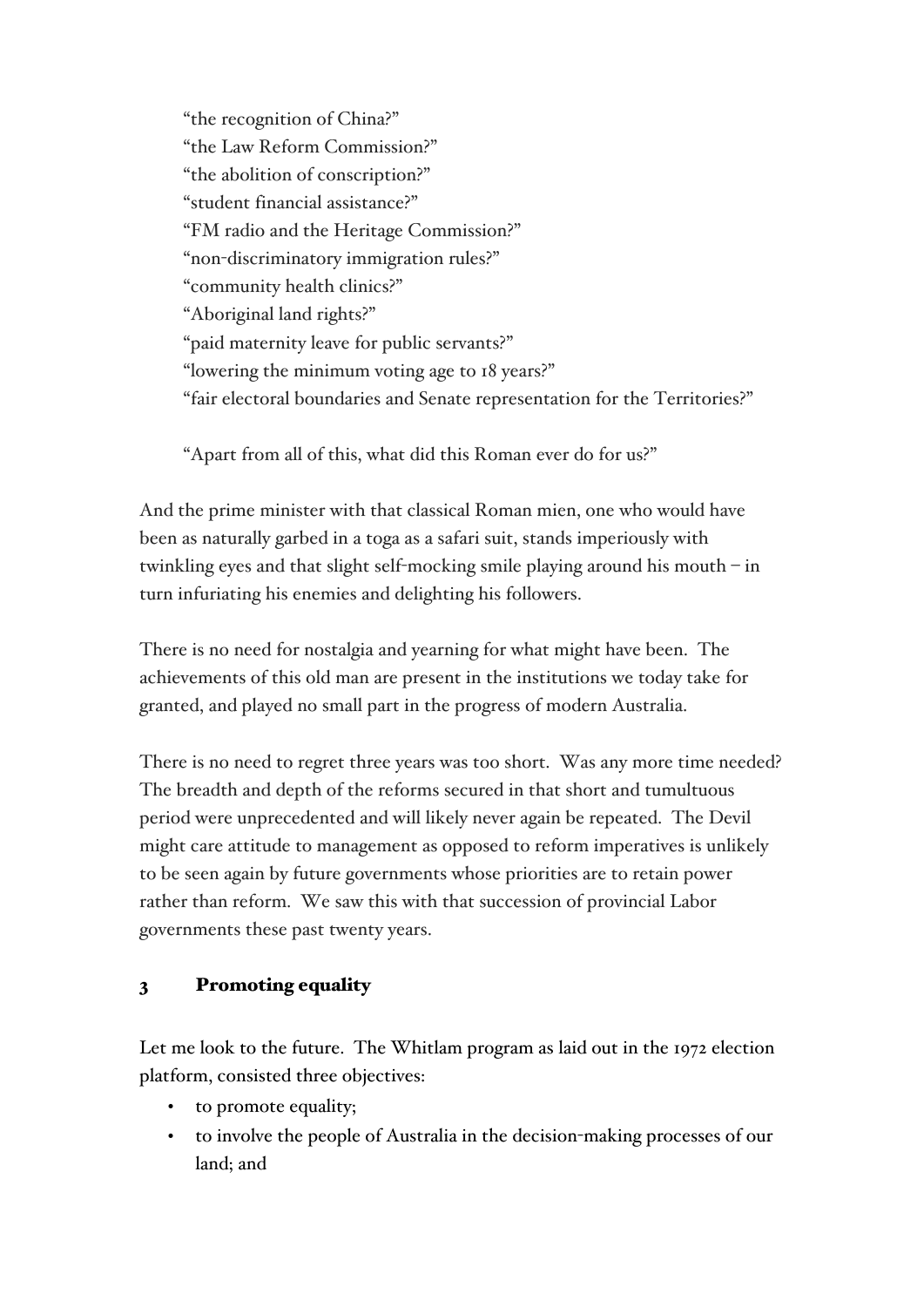• to liberate the talents and uplift the horizons of the Australian people

This program is as fresh as it was when first conceived. It could scarcely be better articulated today. Who would not say the vitality of our democracy is a proper mission of government, and should not be renewed and invigorated? Who can say that liberating the talents and uplifting the horizons of Australians is not a worthy charter for national leadership?

It remains to grapple with the idea of promoting equality.

My chances in this nation were a result of the Whitlam program. My grandparents and parents could never have imagined the doors that opened to me which were closed to them. I share this consciousness with millions of my fellow Australians whose experiences speak in some way or another to the great power of distributed opportunity.

I don't know why someone with this old man's middle – perhaps more accurately, *upper* middle – class background, could carry such a burning conviction that the barriers of class and race of the Australia of his upbringing and maturation, should be torn down and replaced with the unapologetic principle of equality. I can scarcely point to any white Australian political leader of his vintage and of generations following of whom it could be said without shadow of doubt he harboured not a bone of racial, ethnic or gender prejudice in his body. This was more than urbane liberalism disguising human equivocation and private failings. It was a modernity that was so before its time as to be utterly anachronistic.

For people like me who would have no chance to attend university if left to the means available to our families, we could not be more indebted to this old man's foresight and moral vision for universal opportunity. It is my observation that those whose families could never have given them such opportunity, possess a desperately acute understanding of how precious it was and is. I can understand the special desperation of former Prime Minister Julia Gillard in respect of education. It was all she had and it was her main chance. What the Whitlam program gave her was something her family – for all of the things they could, a loving home, every encouragement and so on – could never give her: the chance to attend university. My family was the same. Except my parents could scarcely understand what university was. They gave me love, my father learned Francis Bacon's injunction from somewhere and drilled me incessantly that "reading makes a full man", my mother gave me vegemite damper and tea and sent me off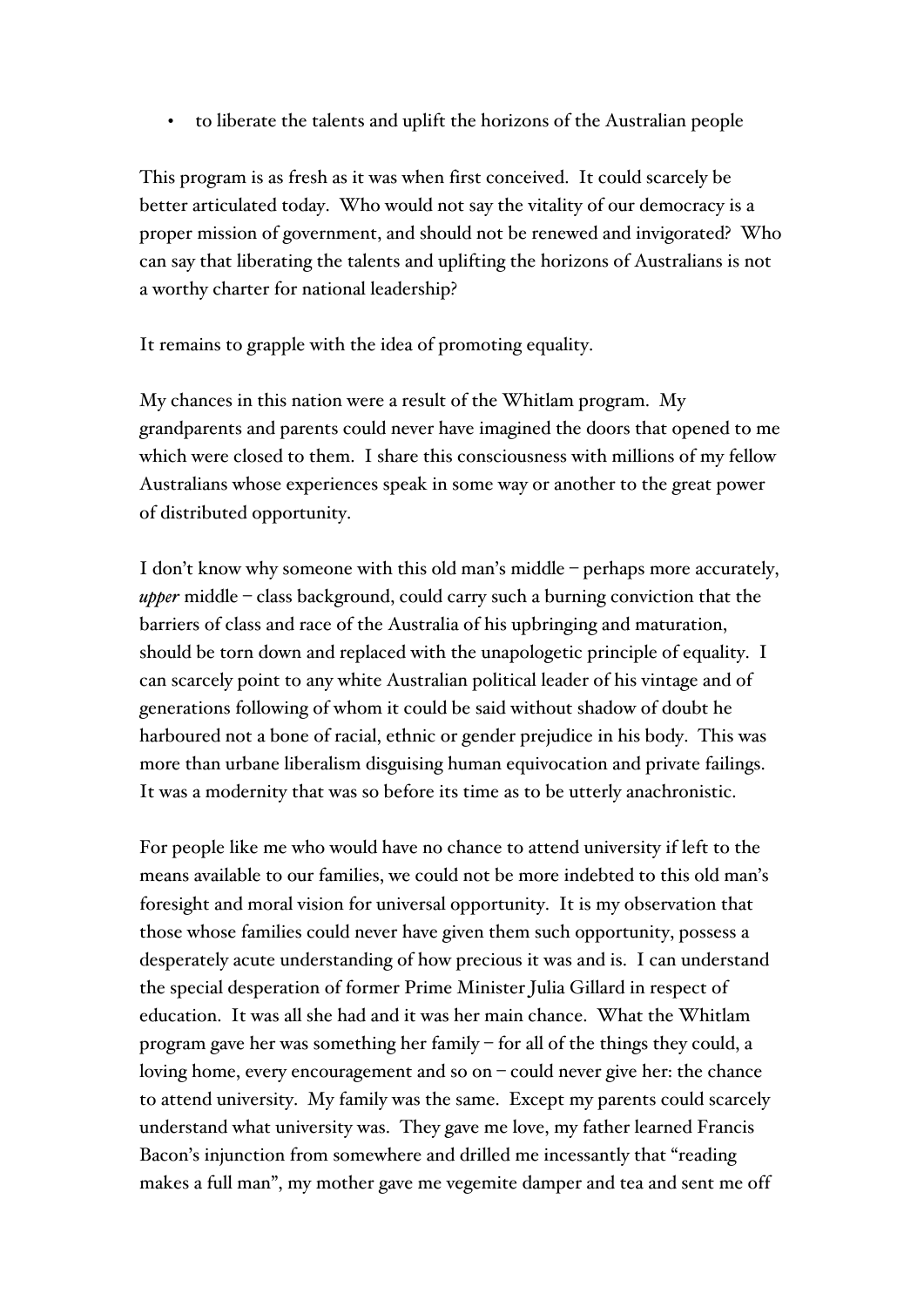to school every day – but it fell to society through the national government to give me the chance to attend university. I well understand Gillard's passion in relation to educational opportunity. What I don't understand is how it was that the old man in whose honour I speak tonight had the vision and determination even though he himself came from a relatively advantaged family background.

His was not the usual *bourgeois* temper. Those of us who would rise up in the world of opportunity thanks to the educational doorways opened by the Whitlam government, would soon lose our understanding of how it was that we prospered. It is with this university-educated class that I have developed some fundamental differences in respect of how the project for equality might be understood and prosecuted. It is fair to say that some of my policy convictions around tackling social disadvantage have been at odds with much progressive thinking.

These debates cannot be canvassed at proper length here tonight, but I might at least sketch an outline. I have a problem with people from my class who have obsessed too much about the politics of identity to the exclusion of the politics of material and economic wellbeing. I have a problem with people from my class whose relativism actually disguises a soft bigotry of low expectations, and double standards about what constitutes progress. I have a problem with people whose sole concern with the structures of oppression counsels the disadvantaged not to be agents of their own progress notwithstanding that oppression. The truth is that personal agency and structural reform must be complementary.

I advocate land rights and welfare reform. I advocate cultural determination and economic development. And I resist progressives who will not apply to the disadvantaged the same standards they apply to themselves. The advantaged are advantaged because they pursue their self-interest. Yes, even progressive people are advantaged because the liberal engine of self-interest burns within them as much as it does their cultural opponents on the right. I have a serious problem when progressive people seek to deny that individual and social progress of the disadvantaged is also about self-interest. Self-interest for too many progressives is anathema to social justice, when in fact it is the very engine of the justice that is sought.

Of course liberal self-interest must be met with opportunity. And it behoves the wider society through its government to ensure that everyone has chance and opportunity. This is where the policy convictions of Prime Minister Whitlam in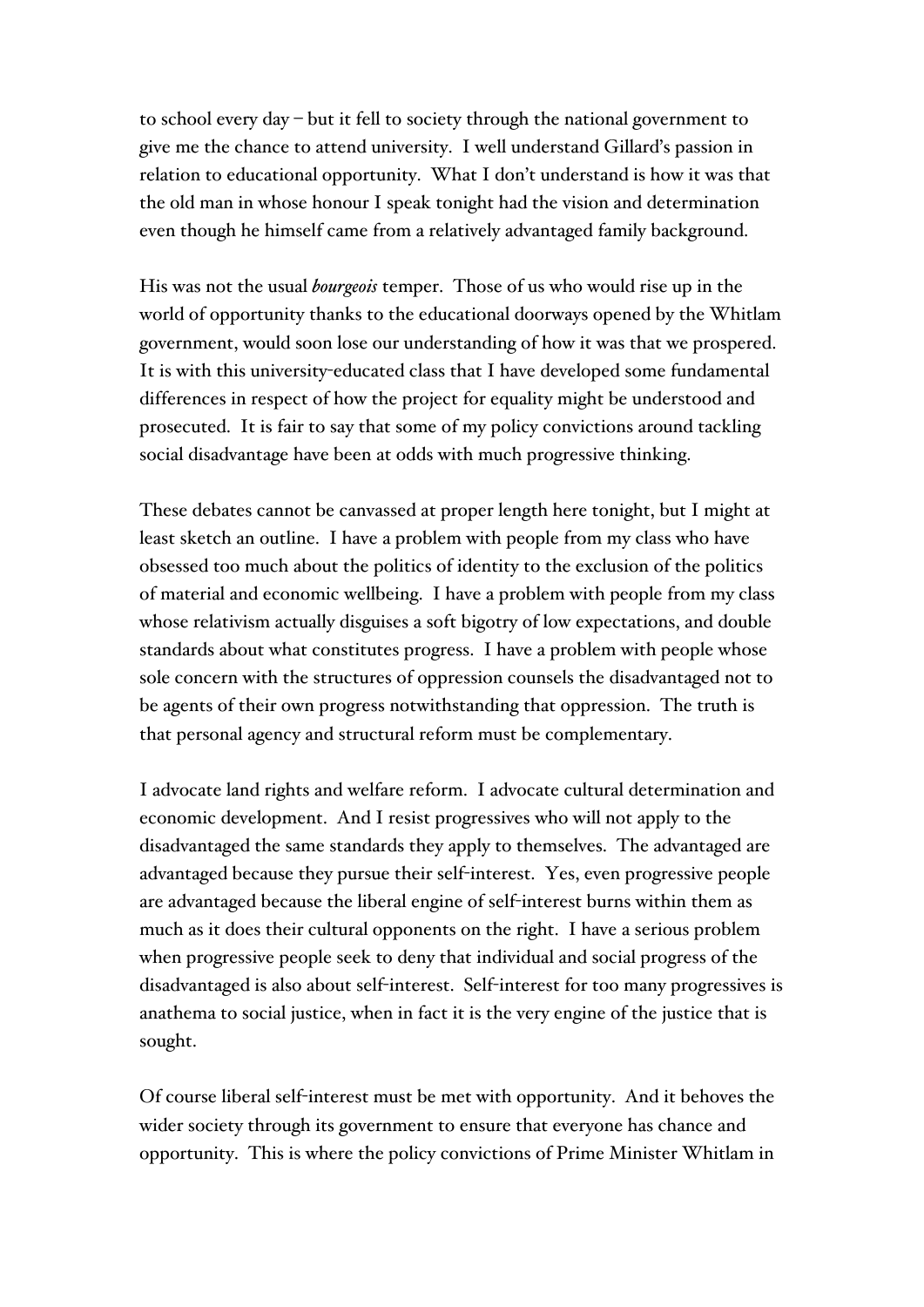securing and spreading opportunity for all, have been so germane to the uplift of many millions of Australians.

Our thinking in Cape York includes another insight. In an era where passive welfare has had such a corrosive effect we have come to understand that the building of capabilities within disadvantaged families and individuals, requires not just opportunity, but personal responsibility. Our equation is: Opportunity plus Responsibility equals Capability.

The post-Whitlam project for equality for the most disadvantaged must abandon much of the accumulated progressive theology on how the poor need not always be with us.

### Constitutional recognition of Indigenous Australians

I now want to finally turn to the question of constitutional recognition of Indigenous Australians.

Constitutional recognition of Indigenous peoples has been on the agenda for a long time. Now, momentum for change is coming to a head. In January 2012 the Expert Panel delivered its recommendations to Prime Minister Gillard.<sup>11</sup> A public education campaign has been mounted.<sup>12</sup> Lawyers are workshopping possible words and amendments. Politicians are deliberating on changes.

To win a referendum, a majority of voters in a majority of states need to vote yes.<sup>13</sup> For that to happen, bipartisan support for the proposal must be achieved.<sup>14</sup> If we expect Australians to vote yes, the general public needs to feel the change is necessary, and understand the problem we are trying to fix. What is wrong with our Constitution the way it is? Why does it need to change?

<sup>&</sup>lt;sup>11</sup> Expert Panel on the Constitutional Recognition of Indigenous Peoples, *Final Report* (2012) 'Recognising Aboriginal and Torres Strait Islander Peoples in the Constitution', Recommendations.

<sup>&</sup>lt;sup>12</sup> See www.recognise.org.au

<sup>13</sup> *Constitution of Australia*, s 128.

 $<sup>14</sup>$  See discussion on the importance of bipartisan support in George Williams 'Recognising'</sup> Indigenous peoples in the Australian Constitution: what the Constitution should say and how the referendum can be won' (2011) 5(1) *AIATSIS Native Title Issues Paper: land, rights, laws*, 11-12.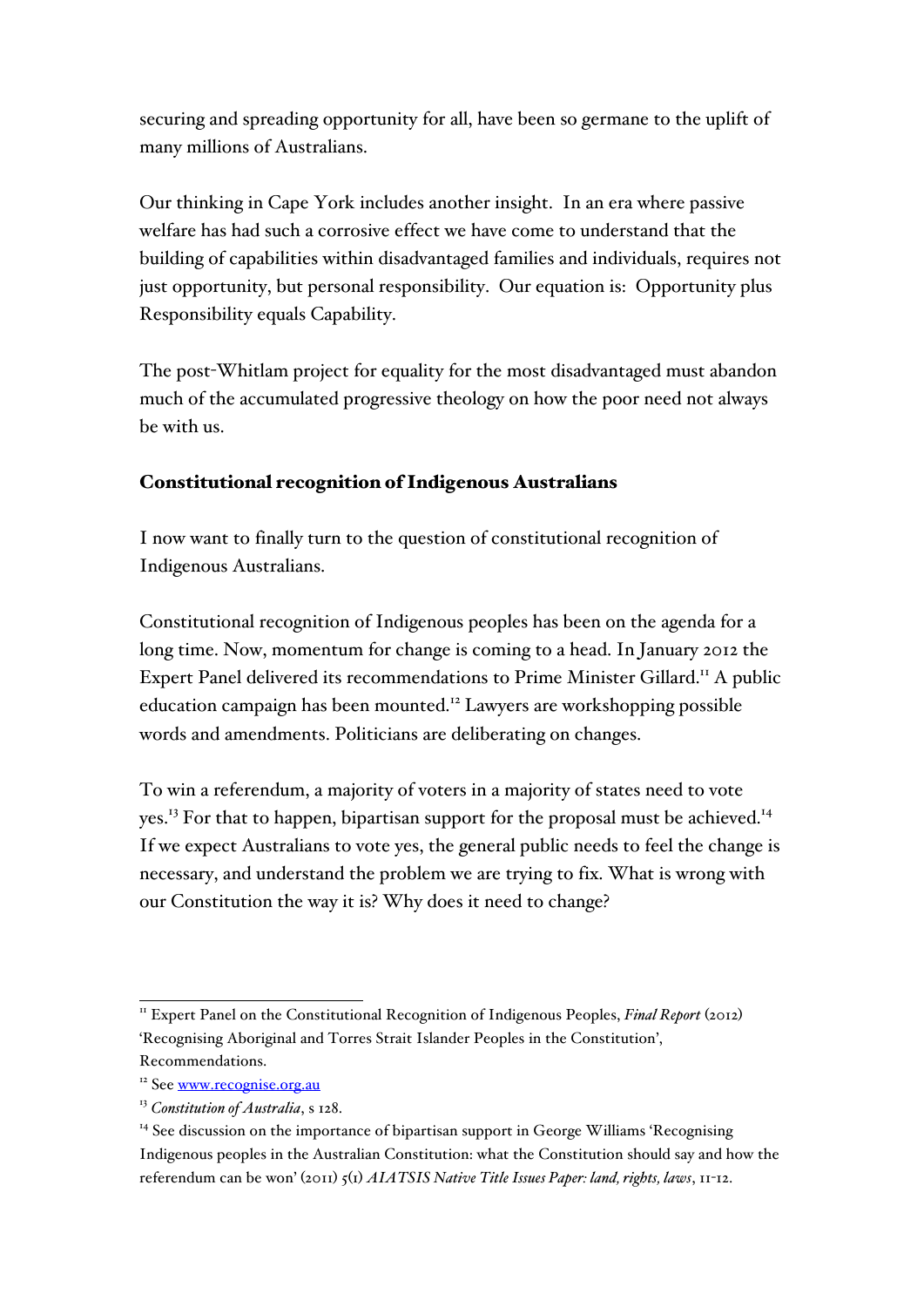For the most part, our Constitution is fine. It has set up the legal framework for a stable, prosperous democracy in Australia. It is – mostly – written in neutral democratic language. It contains no gender bias. It makes no mention of preferred sexuality. It contains no religious bias. <sup>15</sup> It is primarily a fair and just document, and creates a fair and just democratic system. Except in two respects.

There are two problems in our Constitution. The first is the non-recognition of Indigenous peoples. The second is racial discrimination: our Constitution still contains provisions which allow governments to discriminate on the basis of race.

Prior to the 1967 referendum, Indigenous peoples were explicitly excluded from the Constitution. Section 127 prevented Indigenous people from being counted in the Census. Indigenous people were also excluded from the scope of  $s \, \xi I(xxy)$ , the Race Power. The 1967 referendum reversed this exclusion by deleting s 127 and deleting the exclusion in  $s \, \mathfrak{I}(\text{xxvi})$ .

Ironically, however, the Constitution now makes no mention of Indigenous peoples whatsoever. As a founding, historical document, our Constitution is inadequate. *Mabo* overturned the doctrine of *terra nullius* in Australian domestic law. But our Constitution fails to recognize that this land was not empty when the British arrived*.* There is no mention of the Indigenous contribution to Australia's heritage and history.<sup>16</sup>

The second problem is that the Constitution contains racially discriminatory provisions which enable governments to treat Australian citizens differently on the basis of race. Section 25 contemplates barring races from voting.  $S_{51}(xxv)$ gives the Commonwealth the power to pass race-based laws – whether positive or adverse.<sup>17</sup>

This allowance and promotion of racial discrimination is at odds with fundamental tenets of democracy: individual equality before the law, the rule of law (in that the same rules should apply to each individual regardless of colour or

 $15$  In fact s 116 prohibits the government from imposing a particular religion.

 $16$  See Shireen Morris, 'Indigenous constitutional recognition, non-discrimination and equality before the law: why reform is necessary', (2011) 26(7) *Indigenous Law Bulletin* 7.

<sup>&</sup>lt;sup>17</sup> S  $51(xxxi)$  gives the Commonwealth the power to pass laws with respect to "the people of any race for whom it is deemed necessary to make special laws". In *Katinyeri v The Commonwealth* (1998) 198 CLR 337, it was held that this power can probably be used to pass laws for the benefit of any race, or laws to the detriment of any race.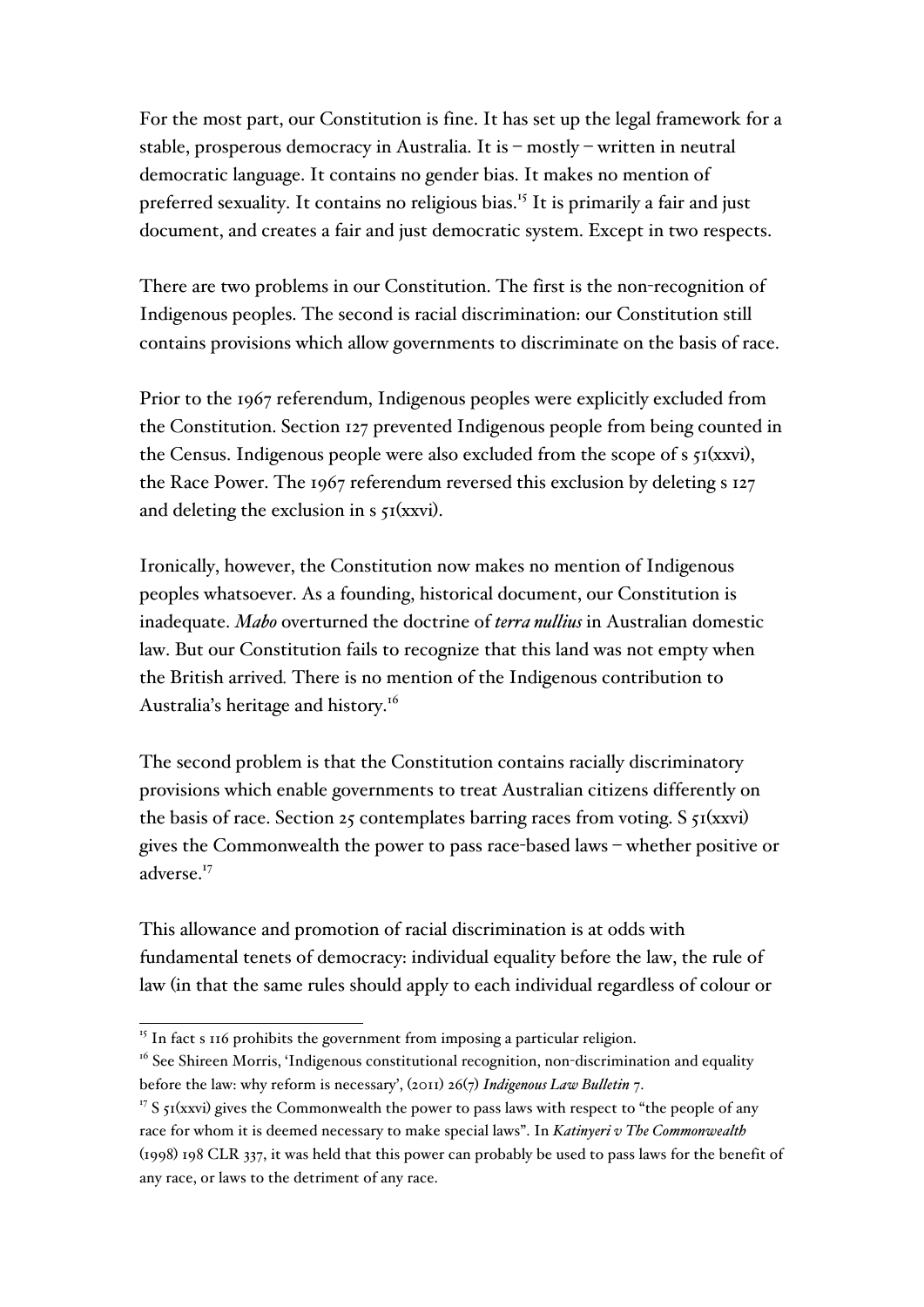ethnicity), and the idea that each person's vote should be equal. The racial discrimination in our Constitution is an undemocratic error. On the issue of race, our founding fathers erred.

Their error was based on outdated factual and moral beliefs, now known to be incorrect. Racial categorizations between human beings, we now know, have no scientific basis.<sup>18</sup> Race should no longer, therefore, have any legal or policy application. We now understand that there is only one race: the human race. Most would now agree that treating citizens differently on the basis of race is unfair. This is why removal of racial discrimination from the Constitution has strong public support. $19$ 

The race-based approach has also been unsuccessful in addressing the problems we face in Indigenous affairs. This practical failure has had its roots in the philosophical understandings that underpin the race-based approach. Race is a colonial concept. Inherent in the idea of race is the notion that some races are superior and some are inferior. The incorrect notion that Indigenous people belong to an inferior or incapable race has arguably had a poisonous effect on Indigenous policy, law and, consequently, Indigenous people.

While in the past there was much adverse discrimination against Indigenous people on the basis of race, now there is positive discrimination – well intentioned – but often with adverse results. Cape York Institute's work in welfare reform has shown us this all too clearly. The race-based approach has perpetuated low expectations and undermined personal responsibility.20 Consequently, as many Indigenous leaders have argued, the law and public policy

<sup>&</sup>lt;sup>18</sup> See the Human Genome Project

http://www.ornl.gov/sci/techresources/Human\_Genome/elsi/minorities.shtml [accessed 21/3/20123]: "DNA studies do not indicate that separate classifiable subspecies (races) exist within modern humans. While different genes for physical traits such as skin and hair color can be identified between individuals, no consistent patterns of genes across the human genome exist to distinguish one race from another. There also is no genetic basis for divisions of human ethnicity." See also Sarah Pritchard, 'The race power in Section  $\tau_1(xxyi)$  of the Constitution' (2011)  $\tau_5(z)$ *Australian Indigenous LawReview* 50-51.

<sup>&</sup>lt;sup>19</sup> Patricia Karvelas, 'Most people want racial discrimination removed from the Constitution', The Australian, 11 November 2011; Expert Panel on the Constitutional Recognition of Indigenous Peoples, *Final Report* (2012) 'Recognising Aboriginal and Torres Strait Islander Peoples in the Constitution', 82-91, 157.

<sup>&</sup>lt;sup>20</sup> See Marcia Langton, 'Indigenous exceptionalism and the constitutional race power', Melbourne Writers' Festival, BMW Edge Theatre, Melbourne, 26 August 2012.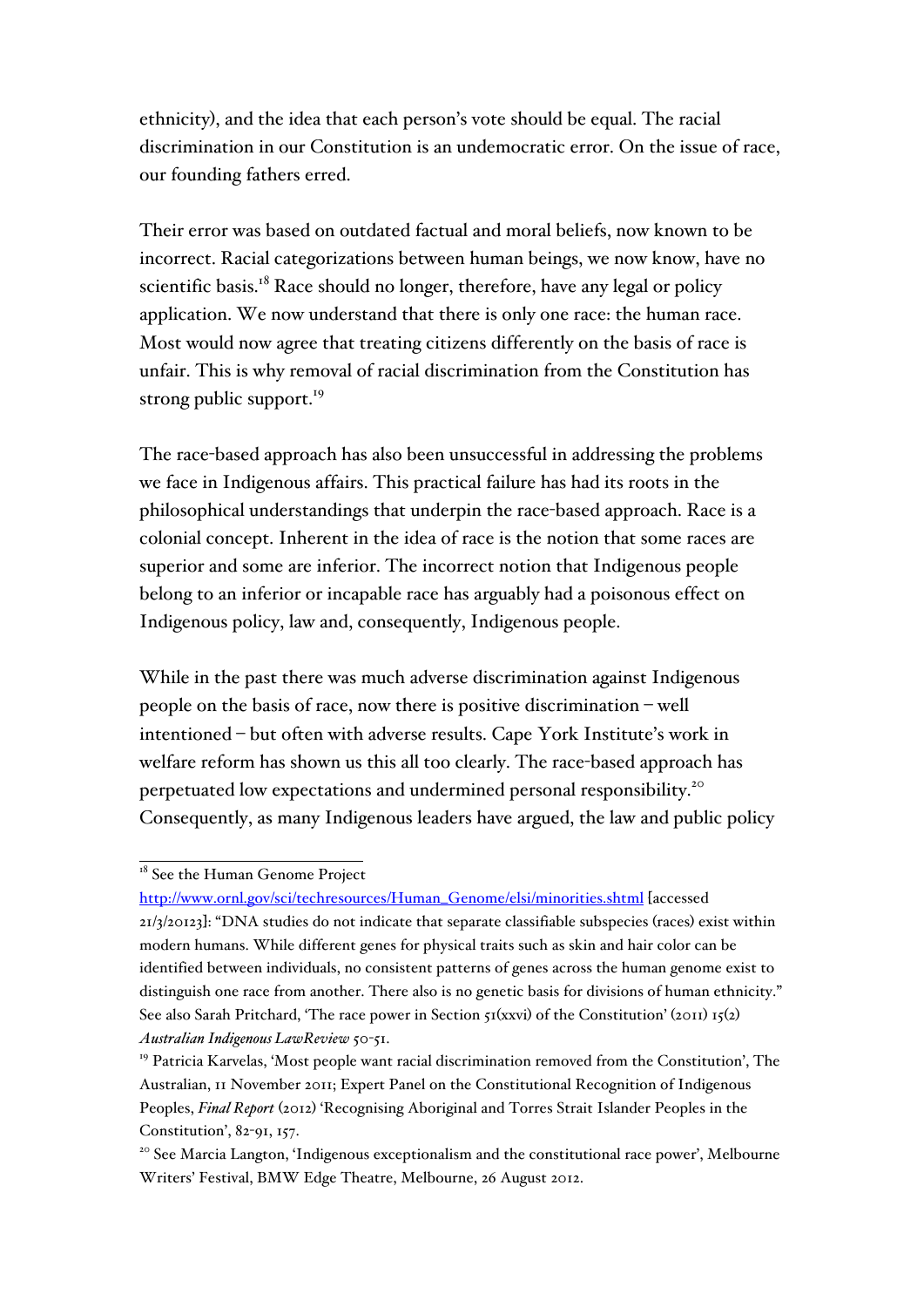often fails to hold Indigenous Australians to the same responsibilities and expectations as other Australians.<sup>21</sup> This attitude does Indigenous people a great disservice.

We must unequivocally reject the idea that Indigenous people are innately or biologically disadvantaged. Indigenous people are not an inferior race. Yes, Indigenous people are for the most part socially and economically disadvantaged due to past discrimination, dispossession and other contemporary factors. And yes, we should do everything we can to assist disadvantaged people, black or white. But we should do so on the basis of individual need – not race.<sup>22</sup> A person is not automatically disadvantaged just because he or she is Indigenous. A person should be rewarded on their merits, and assisted in their needs. Race, and Indigeneity, should be irrelevant to matters of public welfare and government assistance.

We need to move from Indigenous non-recognition to recognition. And we need to move from a position of racial discrimination in law and public policy, to one of individual equality before the law.

Reform for recognition means symbolic constitutional recognition of prior and continuing Indigenous occupation of this land, and recognition that Indigenous cultures, languages and heritage are Australia's cultures, languages and heritage – an important part of our national identity. This is simply a historical truth that should be stated in our founding document. Prime Minister Tony Abbott once said that "every Australian needs to feel some kind of mystical bond and union with every other Australian... to build a nation."<sup>23</sup> Arguably that 'mystical bond' is our shared Indigenous heritage, that most ancient part of our national story that has for too long been denied.

Our British inheritance is recognised. It has been embodied in the Constitution since 1901: through the English language in which it is written, through the structures of democratic government it sets in place, inherited from the English system of law, and by instating the British monarchy as our Head of State.

 <sup>21</sup> See Noel Pearson, 'Our right to take responsibility', *Up from the mission – selected writings* (Black Inc, 2011); Noel Pearson, "White guilt, victimhood and the quest for a radical centre", (2007)16 *Griffith Review*.

<sup>&</sup>lt;sup>22</sup> See Nicholas Perpitch, 'Link welfare to need, not race: Langton', The Australian, 27 August 2012.

<sup>23</sup> David Marr, 'The Making of Tony Abbott' (2012) 47 *Quarterly Essay*.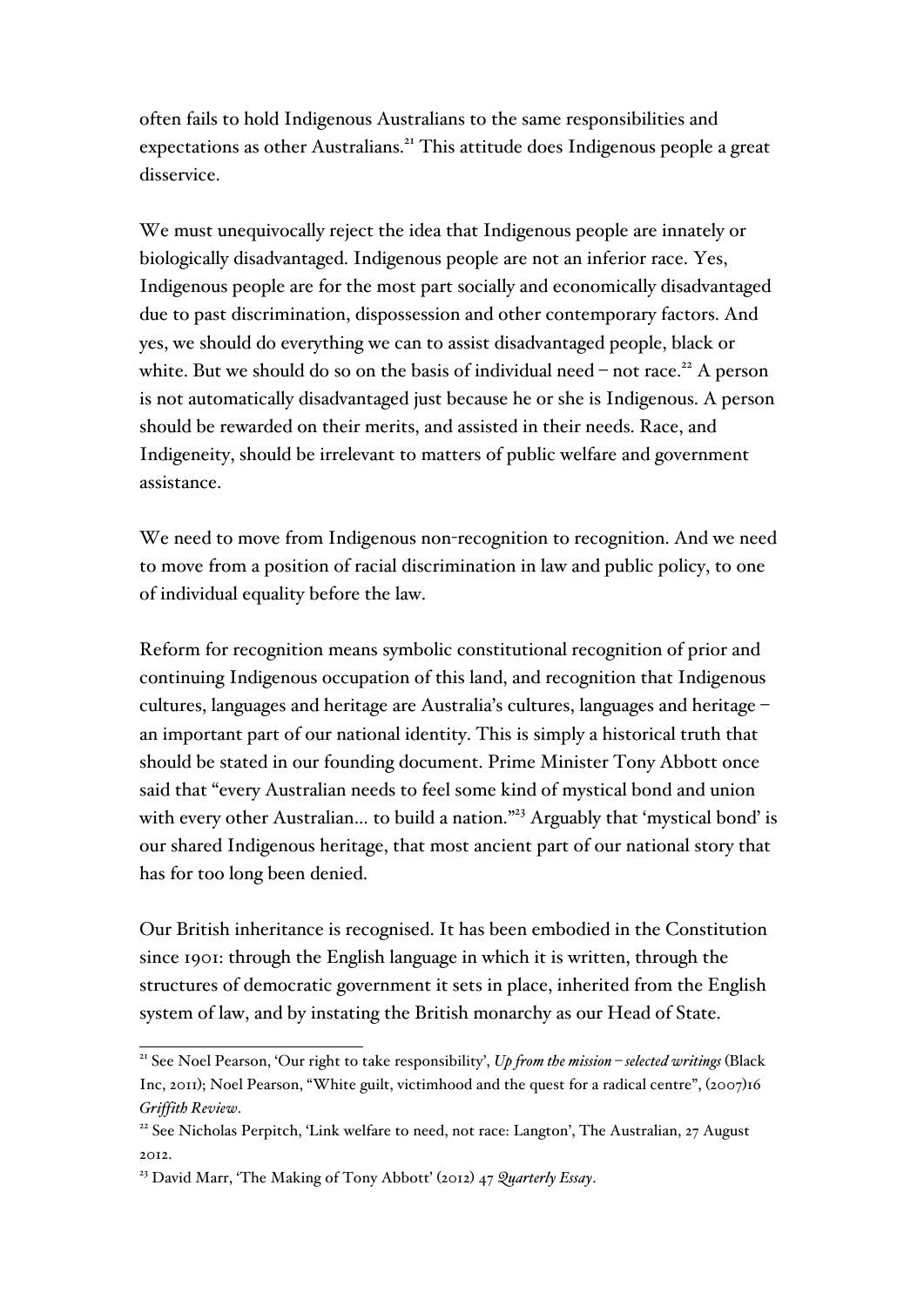Australia's Indigenous heritage should rightly sit alongside these fundamental British traditions and institutions. It is, after all, our Indigenous heritage, that gives us that which is unique in the world.

Reform for equality before the law means the racially discriminatory s 25 should be removed. The Race Power should also be removed and replaced with a new power allowing governments to pass necessary laws specific to Indigenous affairs, such as Native Title and Indigenous heritage laws. But the new Indigenous affairs power should not be used for matters of public welfare or government socioeconomic assistance. These matters should be addressed not on the basis of Indigeneity, but on the basis of individual and community need. This distinction should be made clear in the drafting.

In addition to removing the two racially discriminatory provisions, Australia should adopt a new constitutional provision prohibiting racial discrimination in laws and policies and ensuring equality before the law with respect to race, ethnicity and colour. This is necessary to overturn the racially discriminatory precedent that has built up since 1901, through legislation, policies and case law. The Race Power and s 25 established the wrong principle in our Constitution. A new, correct principle needs to be set in place. Simple removal of discriminatory provisions is insufficient.

Those on the left have long argued that we should stop the adverse discrimination against Indigenous people. Those on the right often argue we should stop the perceived preferential treatment of Indigenous people. The balanced 'radical centre' position,<sup>24</sup> and arguably the fair and correct position in a just democracy, is to eliminate both adverse and preferential treatment on racial grounds.

The most common objection to the propositions I have made for constitutional reform on the basis of Indigenous recognition and equality before the law, is that there is a contradiction between the two principles, or that they are separate and should be dealt with separately. But this in my view is incorrect.

The racial discrimination allowed by our Constitution is inextricably linked to the Indigenous history we want recognised. So extreme was the discrimination against Indigenous people, it initially even denied that we existed. This is what

<sup>&</sup>lt;sup>24</sup> See Noel Pearson, 'Hunt for the radical centre', The Australian, 21 April 2007.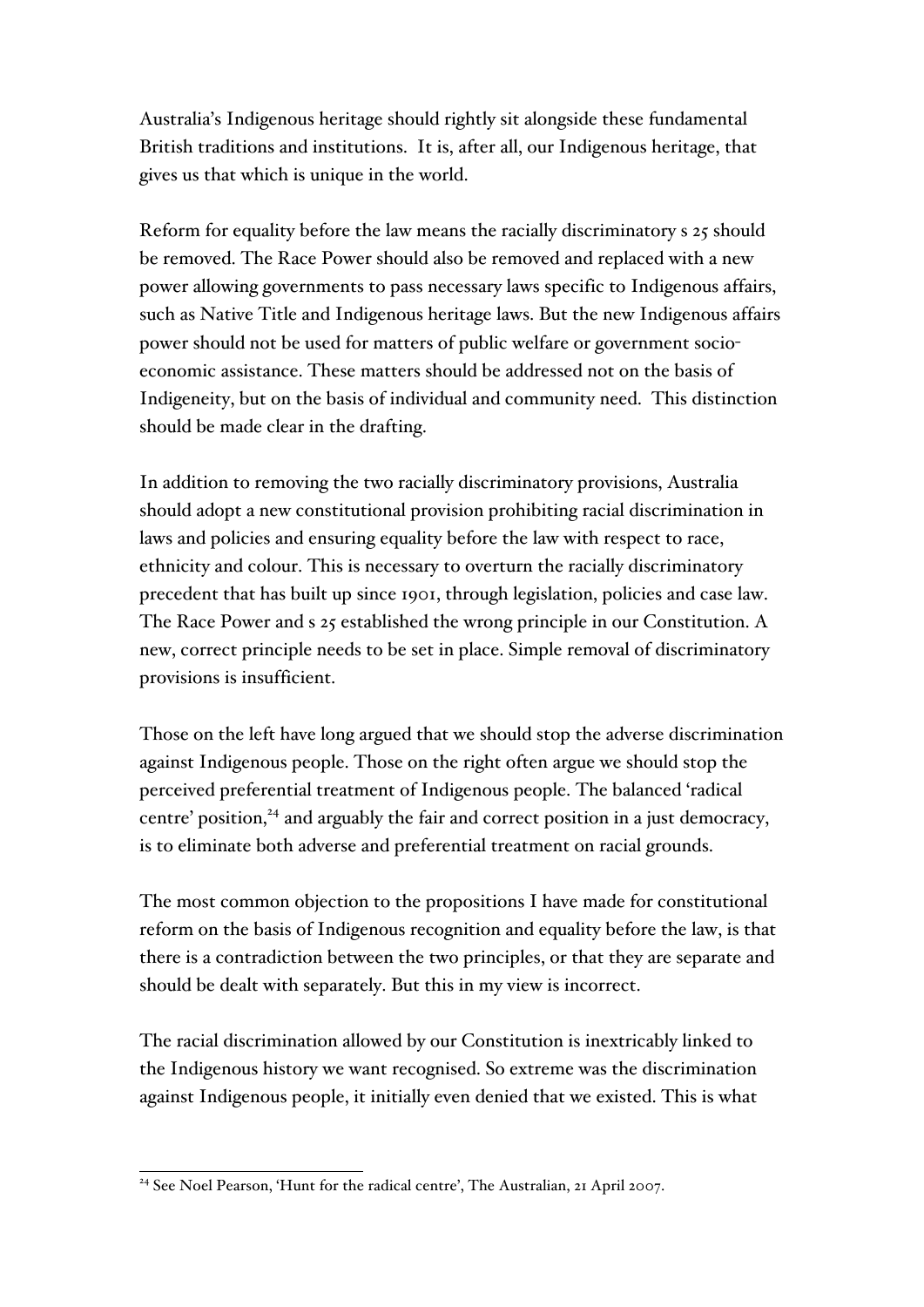Indigenous recognition is all about – overturning the fallacies of non-existence and racial inequality.

There is no contradiction in saying we recognise the importance of the nation's unique Indigenous heritage and history, while at the same time confirming that we are all equal on the basis of our shared and equal Australian citizenship. The two propositions are complementary. The one entails the other. What's more, both propositions are politically necessary.

It is the confirmation that all Australians are equal before the law that legitimises and makes acceptable the symbolic recognition of Indigenous history and heritage. It confirms we are *not* creating a separate category of special treatment or collapsing into cultural relativism. It confirms that the same rules should apply to all Australians.

Likewise, it is the symbolic recognition of Indigenous heritage, languages and cultures, that confirms that the 'one land, one law' principle need not dissolve into mere assimilation and cultural loss. Equality before the law needs to go hand in hand with a renewed appreciation of the nation's rich Indigenous traditions that in our national psyche should carry as much pride as our British traditions and institutions.

This land was not *terra nullius* when the British ships arrived.

But recognition should go with equality. This is the yin and the yang. The amendment proposition needs to have this balance.

Indigenous recognition and equality before the law are correct principles for a fairer, more reconciled nation. We first need to agree on this. Then, the challenge will be for the lawyers and drafters to express these principles, carefully and precisely, in the right constitutional amendments.

### Conclusion

Let me say finally to Mr Tony Whitlam who is here this evening on behalf of the Whitlam family: please pass on to the old man my warmest affection – nay, love – and convey to him, notwithstanding that my words here tonight could not do his public service proper justice, some sense of my belief that he is Australia's greatest white elder and friend without peer of Indigenous Australians.